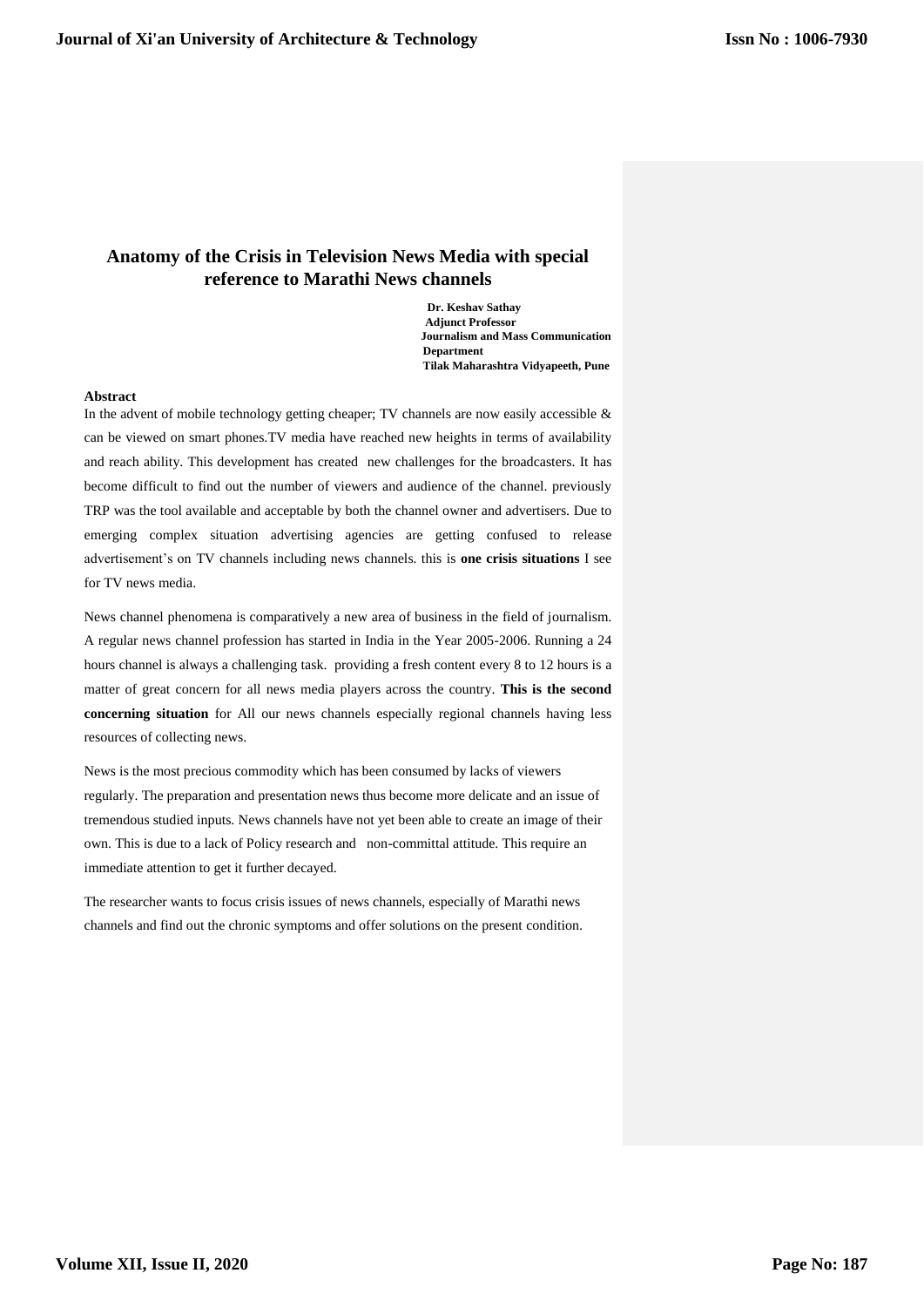# **Research hypothesis**

- TV News channels in Indian Media industry are facing multiple crisis.
- Marathi News channels have no specific editorial policies.
- Use of language is a serious area in News channels presentations.

## **Working definition of CRISIS** –

Industry Crisis means a grave situation which is difficult to overcome and creates serious threats to the reputation of an organization and also affects financially.

# **Working definition of Editorial Policies of channels**

Means the overall ideology of the channel and the way the contents and subjects of the channels are selected and disseminated.

# **News Channels Presentations**

Means display of contents and also anchor's style of delivery and skill of using language and coining the script for news stories. .

# **Introduction-**

Television News channels in India have been viewed as a new dynamic source of communication with a lot of visual resources. The mass media in this country (India) has become an economically strong area, with a huge business turnover which could be equaled to 1 percent of India's gross domestic product (GDP) and competes with the volume of many business houses and industrial sectors in India. In the realm of communication studies, News media studies are taking momentum across the world. It includes content studies, effects studies, financial and marketing aspects of media. convergence and rise of social media are some of the major aspects of media studies in the contemporary research diaspora. 'Television news' has always been a point of heated discussion now a day not because of its reach and networking but due to media practices of news channels. This is comparatively being a new area of news dissemination and presentation and having entirely a different genre compares to other TV programme formats. This has raised many issues which needs a systematic scrutiny of news channels' activities.

The media in India is definitely playing a role of opinion leader. Public perceptions of sociopolitical events, voting, tilting towards a particular ideology is being influenced by news channels. However, these channels are more tilted to sensationalize the news than moderately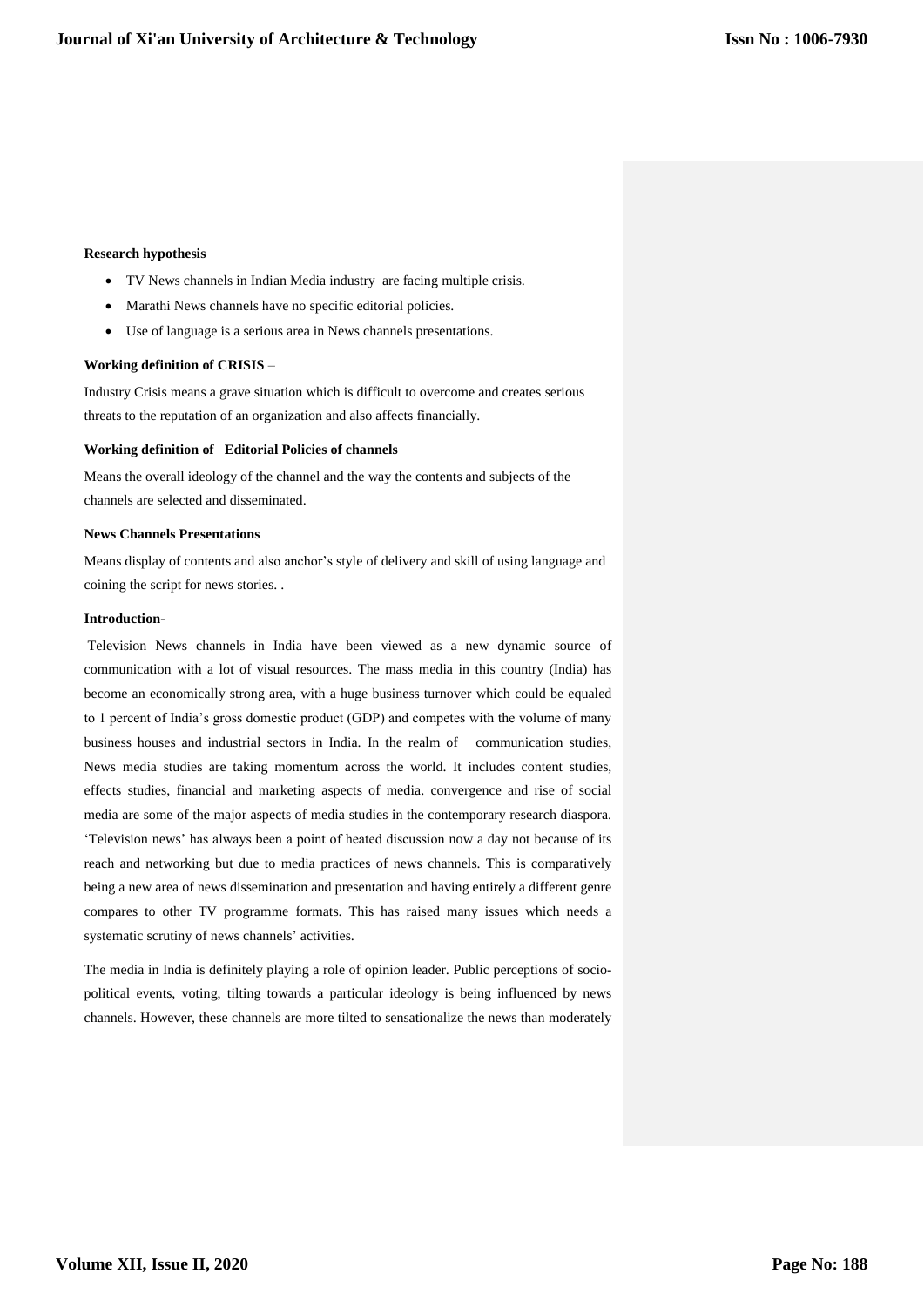dealing with it. This paper will deal with this aspect and will make an attempt to understand grave lacunas in news channels' working.

Of late, the media has brought down the quality of India's public's news consumptions. Media growth has led to lower public viewing and created a serious threat to Values of society. it has directly affected the media's credibility.

The most alarming fact is that media have forgotten their primary duties for which they have been created. Informing the public and taking them into right direction is missing in all spheres of media practices. Supporting the truth and making analysis of complex events and happenings is no more the priority of new media houses.

Majority of the news channels including English are free to air channels. They do not dare to become a pay channel, why? Because they fear to lose their present viewers. If you don't have a professional, substantive revenue model, how would you survive and how long? Is a question to be answered by media professionals.

Declining Quality of news production, lack of reliability, authenticity and diversity and neglecting pluralism are major serious issues facing the present new channel world. Reporting from inexperienced new reporters and their shallow analysis on important developments have devalued the profession and serious and responsible journalism.

Despite the emerging globalization ambience and international events affecting our day to day activities have been neglected by them. the Indian media remains silent on such grave issues. The coverage on the international issues is pathetically inadequate. Around 1,500+ TV channels are beaming on the Indian of which 250+ are news channels, still we have not seriously addressed the growing demands for information and knowledge.

Broadcast journalism particularly TV journalism is facing more complex situations now. If you tune any news channel it looks alike, while copying other channel they are losing their own identity, own face. If you do not have a personality of your own how long will you survive? And this question is most alarming for our news channel industry.

In the present diaspora of media, we come across many such issues which has become a regular practice, but actually they had elements of crisis. The breaking news, discussions at 9pm, excessive political news are some of them. Is it due to crisis of right content and ethics in journalism? We have to examine that.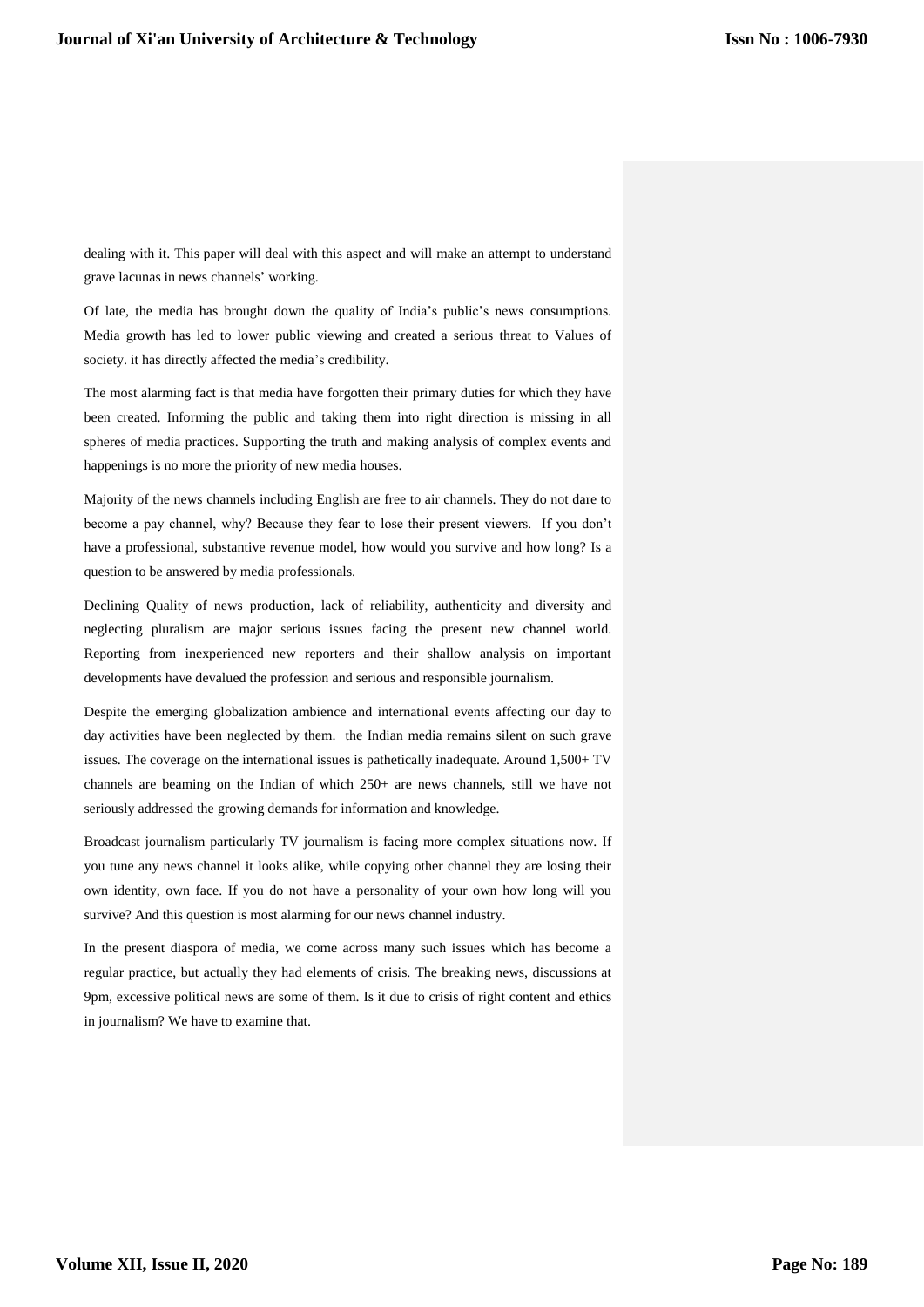Crisis of ideology, crisis of knowledge are major challenges before us, that also needs to be addressed here. 'Crisis 'is the word which has engulfed the entire society in the widest possible ways. If we do not take serious cognizance of the same, dooms day is not too far.

# **Review of literature**

1) 'Indian media facing a crisis of credibility' by Murali Krishnan has pinpointed many crisis issues related to News channels

He narrated that in recent years the media has brought down the true value of India's public discourse. He further added growth of media has narrowed the actual public sphere, and tilted towards elite centered news it has affected the credibility of the media.

He further stated that the media no longer adequately performs the primary functions it is meant to, which give it public legitimacy: namely, informing the public, telling the truth, analyzing complex social, economic and political processes, providing a platform for public discourse and acting as catalyst and function as a watchdog and not a bloodhound.

2) All major Tv channels, including Zee, Network18 and ABP are present in the regional news market segments. **Sundeep Nagpal, an industry veteran and the Founder Director, Stratagem Media, explained, "**In the business of news broadcasting/ publishing, it is the best to have a large footprint. News becomes much more relevant when it comes in the regional language, because then it reaches even the rural parts of the country. This ultimately increases the footprint. The cost of increasing this reach is not significantly higher for the national networks, there is only content cost. However, it is evident that regional news channels which are a part of their national group are surviving on the finance available from their mother institutions. Local language (regional) news channels in India in fact have niche position to disseminate information to the majority of the population, those who cannot understand English language. Language wise and also in terms of cultural arena these channels have an important role to play in the society. Despite the rapid internationalization and the opening up of Indian society and culture to global influences, the Indian media remains extremely self-diligent entity. There is awfully rare coverage of international issues, events, institutions and processes.

3) In research article in journalism studies **Constanza Mujica** stated her views about presentation techniques of News channels.

**Commented [A1]:**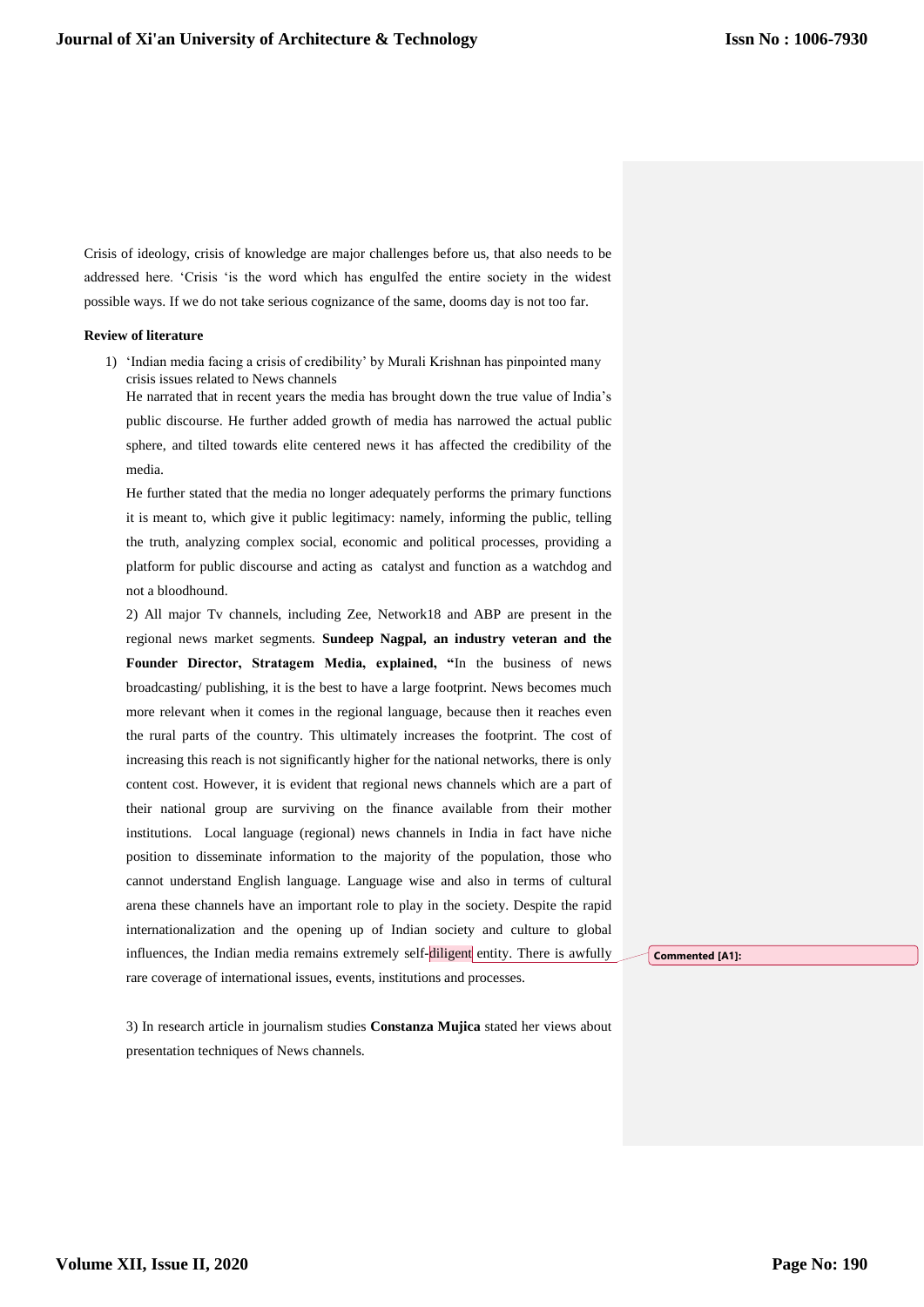She studied two groups one having news with dramatic presentation and other without it. They found that, controlling for various background differences, exposure to the dramatic news stories significantly decreased subjects' recall of the information in the stories. It also reduced the complexity with which individuals thought about the events reported. The results raised important concerns about the contribution of such news to the public's information level and utility of dramatic news stories.

4) Nikhil Wagle in an interview to a web magazine stated that Marathi news channels should concentrate more on contents. State level issues and regional news should be their priority. Breaking news concept has to be seriously reviewed He alsoforesee that the next decade of Indian TV news industry will be of more consumer centered and technologically advanced. In an exclusive chat with Indiantelevision.com, Wagle shares his vision on the Marathi news space, where he feels there is huge room for creative experimentation.

## **History of Marathi News Channels**

Doordarshan Mumbai was established on Gandhi Jayanti (2nd October 1972.) now known as Sahyadri channel was the only source of Marathi TV infotainment progarmmes till Alpha Marathi(Subsidiary of Zee group) began their transmission in 1998.It was followed by ETV Marathi by Eenadu a Hyderabad based company started their Infotainment private regional channel .This was the beginning of the era of Private regional news segment on the Indian soil.

Eenadu TV(ETV) has its footprint in 12 regional languages in the news  $&$  current affairs segment. ETV channels were infotainment channels having a mix of entertainment and news bulletins was not entirely a news channel but it was a combination of sitcoms& news. The credit of beginning hourly news bulletin goes to ETV. In the year 2007 three major news channels

were launched the first ever private news channel was established by ZEE group(known as ZEE 24 taas) on 12th February,2007. It was followed by Star and IBN. After that a few Marathi news channels joined the bandwagon. They are Jai Maharashtra, TV9.,Maharashtra1 ,AM news etcetera. We can roughly say that in the last 12 to 13 Years Marathi News channel concept emerged in digital news sector.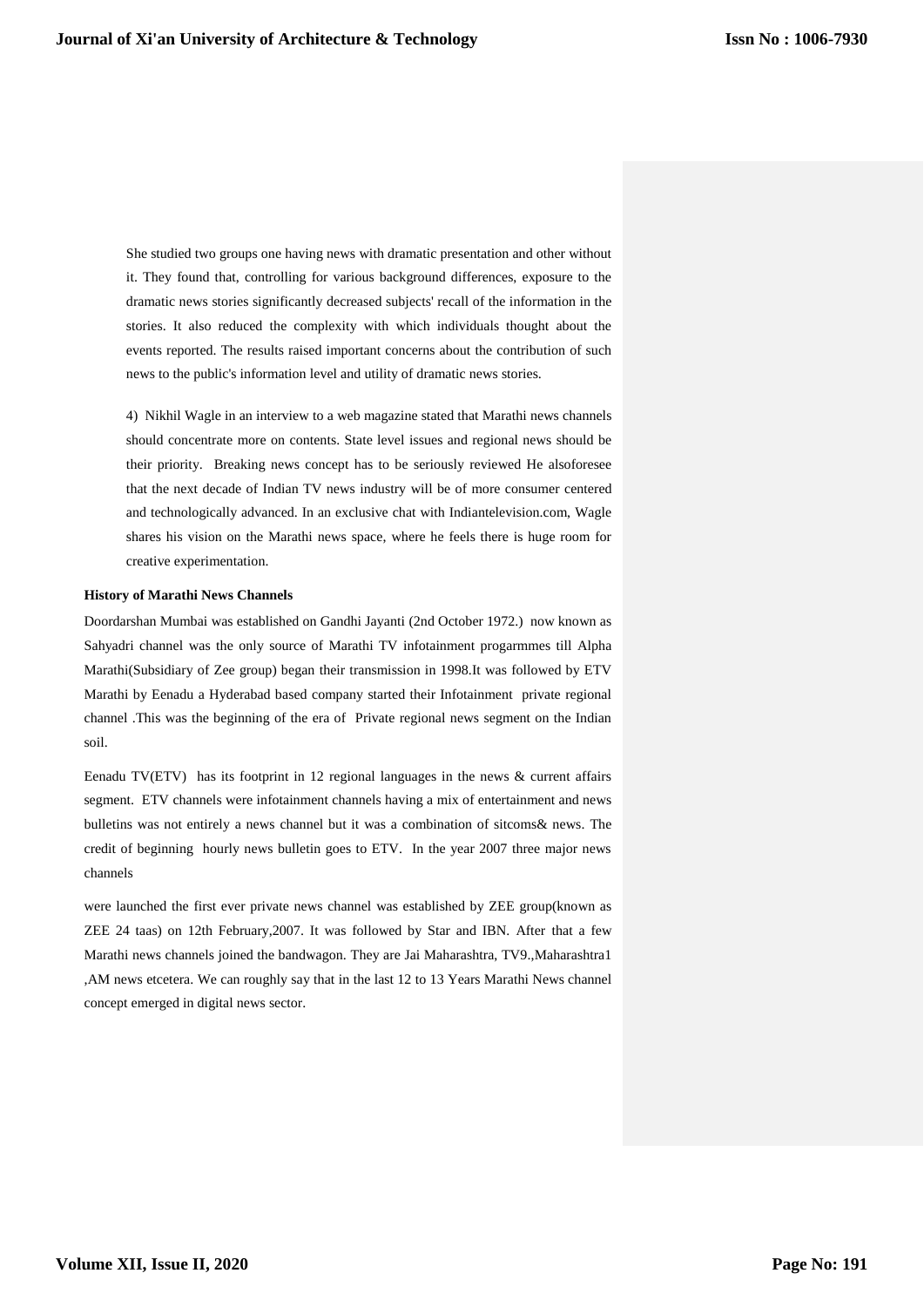# **Research design –** For this research following design was adopted

- 1) Content analysis- Researcher selected major news bulletinsas a sample ( ABP Maza and Zee 24 taas ,Between  $1$ <sup>st</sup> & 30 November, 2019) for data collection this is a primary source of the research .
- 2) Researcher also gone through various research articles and newspapers features to substantiate his hypothesis.

# **Justification for specific stratified sample**–

November,2019 was most happening month for Political circle of Maharashtra. After election though having won highest seats BJP (105) (Bhartiya Janata Party) could not form the government because their ally Shivasena was not ready to go along due to some pre political commitments which was not entertained by the BJP. That created a great crisis for the state of Maharashtra.

## **Background**

After election results out on 24th October,2019 of Maharashtra Legislative assembly, it was evident that the ruling BJP Shivasena alliance were in a position to form the Government in the State. Since BJP won 105 seats and Shivasena 57 seats in the 288 seats assembly, mandate was truly in favor of them. However, Shivasena staked claim in the chief minister's post, the tussle between the parties was intensified. Shivasena claimed that BJP had promised at the time of Lok Sabha election that 50-50 formula would be adopted in Vidhansabha elections and equal share would be given to both the parties including CM's tenure. But it had not happened and power politics, tactics, strategies from all the political parties excited entire Maharashtra. The news channels were not exceptions in fact they exploited the situation unfolded exciting drama on the small screen and mobile screens by adding some spice in it. News channels in their tough competition came out with identical visuals and narration that made the presentation more monotonous. It was expected that these channels would not leave their calm and would come out with some maturity, but that was not happened

# **Contents of News items between 1st November& 30th November,2019. In two major Marathi News channels (Zee24 taas & ABPMaaza)**

- **1) BJP strategy to overpower Shivasena in power games.**
- **2) Shivasena insists on CMS's post.**
- **3) Fadanvis outgoing CM of Maharashtra meets BJP president to find solution.**
- **4) CM talks to RSS (RashtriyaSwayamsevak Sangh) chief.**
- **5) Power politics is at its peak, Sena MLAs meet**
- **6) President Rule imposed in Maharashtra**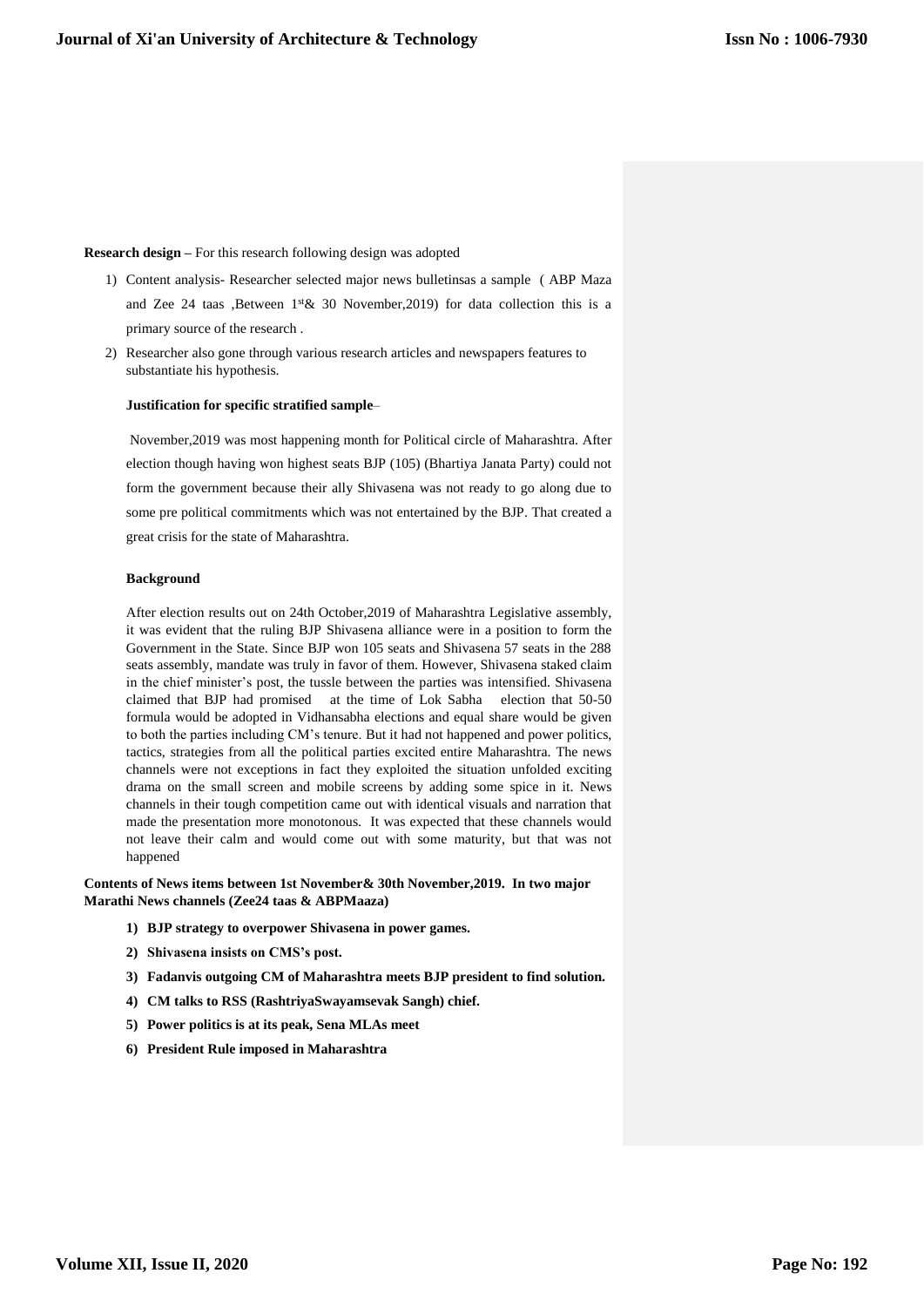- **7) Uncertainty glooms on Maharashtra**
- **8) Governor asks BJP to stake claim to form the Government, BJP shows unwillingness**
- **9) Governor asks the second largest party Shivasena to form the government**
- **10) Shivasena fails to have number in the stipulated time**
- **11) Talks among Congress, Rashtrwadi Congress and Shivasena continues**
- **12) MLA's are kept in the hotel to avoid defection**
- **13) Sena Leader Sanjay Raut admitted to leelavati hospital**
- **14) Congress shows the reluctance in joining the alliance**
- **15) Meeting in New Delhi, Sharad Pawar absent**
- **16) Shivasena quits NDA (National Democratic Alliance)**
- **17) Soniya Gandhi not ready to with Shivasena**
- **18) Sharda Pawar meets Modi for 45 minutes, eyebrow raised**
- **19) Amit Shaha, Modi meets after pawar's visit**
- **20) Talks continue in forming the government**
- **21) BJP ready to give chief ministerial berth to Shivasena**
- **22) Consensus on Udhav Thakare's appointmentas CM.**
- **23) Oath taking ceremony within 2,3 days**
- **24) A new formula Of Mahaaghadi for ministerial berths**
- **25) In a dramatic mode Fadanvis and NCP's Ajitdada Pawar takes oath at Raj bhavan as CM and Deputy CM respectively.**
- **26) Mahaaghadi (Shivasena+National Congress+ Rashtrwadi congress) takes oath of integrity amongst them.**
- **27) Ajit Pawar returns to his party, resigns Fadanvis also resigns**
- **28) Udhav Thakare becomes CM of Maharashtra**

**The given chronology of events in Maharashtra power politics circle have certainly got a news value and accordingly most of the media houses adhered to that.** 

**Newspapers particularly in regional language have colored it a bit more to than the actual objective contents. This changing approach of newspapers is due to high tempered vocal TV news channels who are blowing this news out of proportion all the time.**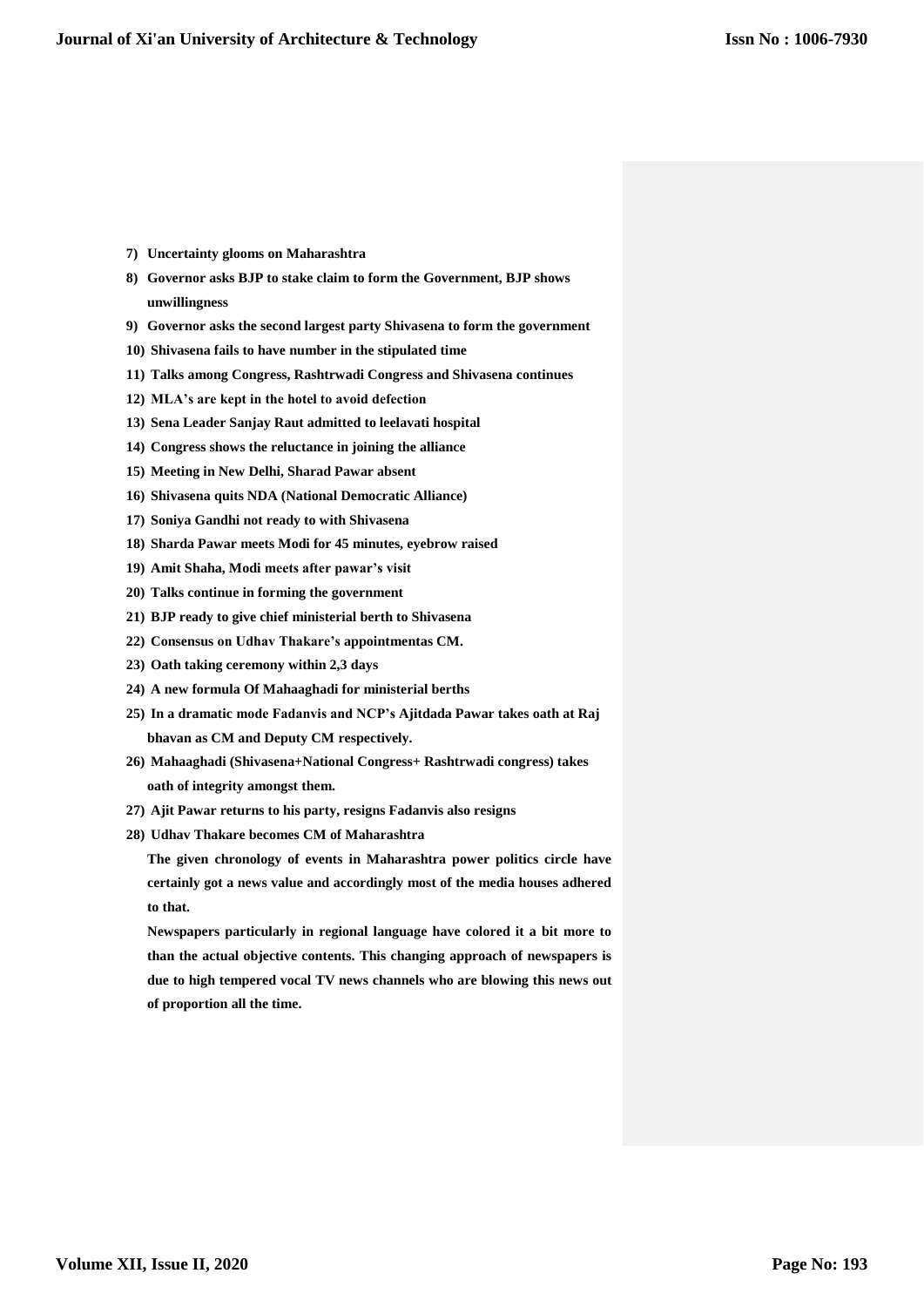## **Observations**

- 1) During the period of  $1$ <sup>st</sup> &  $30<sup>th</sup>$  november, 2019 both (ZEE 24Taas and ABP Maaza) TV news channels dedicated most of their headlines to the political developments in the state.
- 2) The news bulletin was dominated by predictions rather than actual happenings
- 3) Most of the so-called news were just updates of unimportant chain of events were labelled as breaking news.
- 4) Unnecessary details were shown like Medical reports of Mr. Sanjay Raut,MLA"s are being shifted to various 5 star hotels, A Rashtrawdi congress MLA is being caught by shivasainik and brought back to the camp.
- 5) Meeting between Sharad Pawar & prime minster Narendra Modi was portrayed as if BJP & Rashtrwadi Congress having a pact for forming the government.
- 6) Tabloidization of news had the striking characteristic of majority of these bulletins.
- 7) Major Happenings like untimely heavy rainfall, threat of cyclone, Delhi Police agitation, threat to sugar industry due to nonexistence of the state government, Ajodhyaverdict, Sharp decline in industrial growth, Chief justice of India in RTI orbit and price rise in the commodities were given secondary preference.
- 8) The coverage was haphazard in a sense that all happenings and political moves were shown as per the availability visuals & bytes, had no proper linkage and consolidation.
- 9) The approach towards presentation of these news bulletins was not based on core news value but it was a frustrating attempt to unfold a fictitious drama.
- 10) After watching all these news items, types of visuals supported, use of bold letters and gaudy colors the entire seriousness of watching a major development in the state of Maharashtra was converted by these channels into a block buster thriller.

# **Other major findings**

#### **Financial status of the news channels**

The researcher also tried to find out the financial status of these 2 Marathi news channels through the balance sheets of their parent group.. But the balance sheets available could not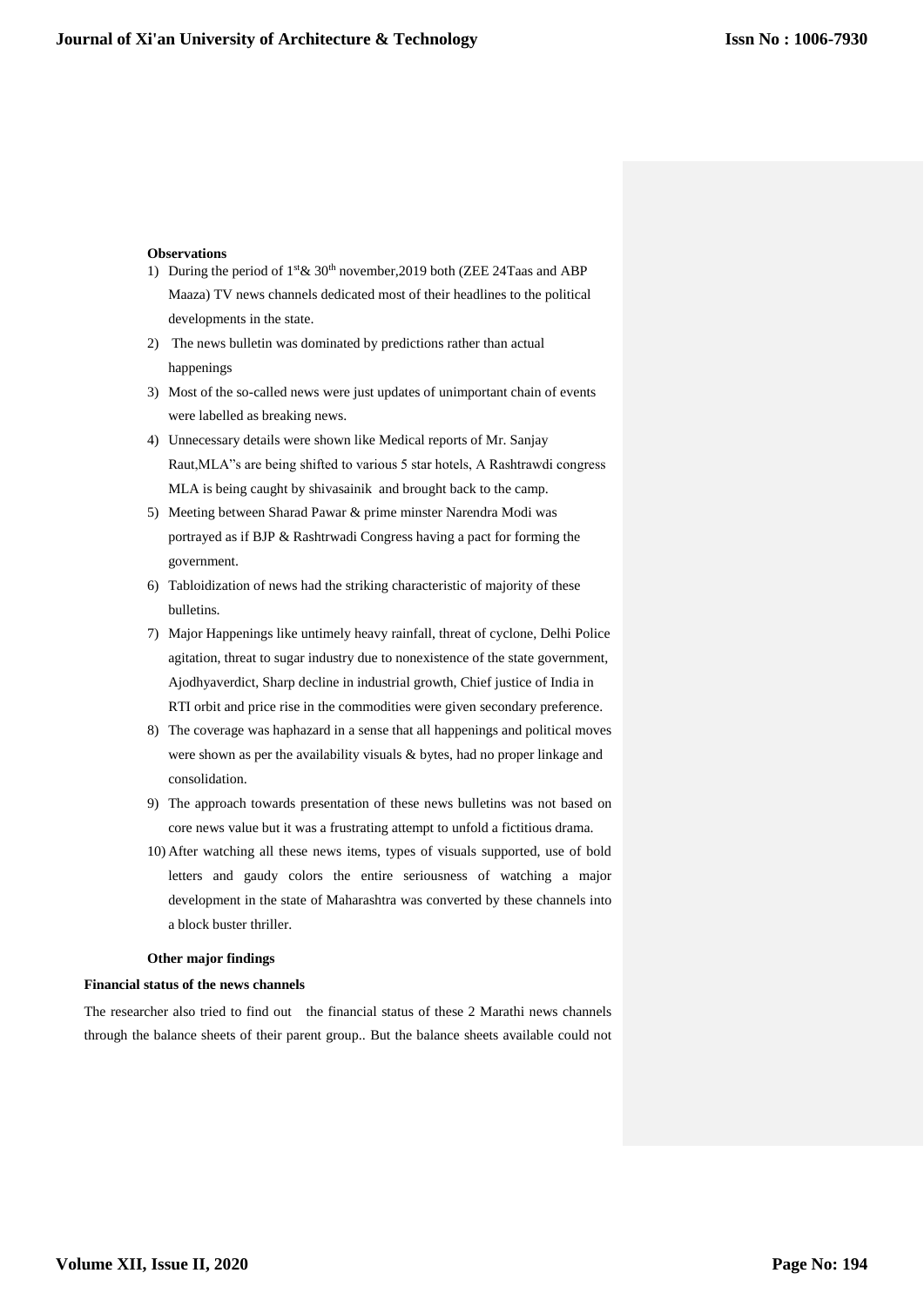specify the income and revenue details of these particular channels. These channels are part of big national MNC's having multimedia production and transmission across the country.

# **The TRP issue**

It was observed that TRP's of both the channels are quite encouraging compare to their other Marathi competitors. However, these channels are free to air or charging meagre price. ABP Maaza is free to air channel on Tata sky while Zee 24 Taas charging only 10 paisa per month. This fact shows that these channels are not ready to take risk and become pay channels by charging reasonable fees.TRP issue is always a controversial one and many times it has been proved that it doesn't meet scientific scrutiny and thus could not be taken as a reliable source to gauge viewer's aspirations.

#### **Conclusions**

- 1) Marathi news channels have no specific editorial policy .
- 2) Marathi News channels are very careless about using the language both in text and narration.
- 3) Marathi News channels are obsessed with power politics and have forgotten their primary function to inform and educate
- 4) The construction of the news item and intro have been grossly neglected.
- 5) News values are measured more on the basis of glamour and excitement than its developmental potentials.

#### **Suggestions**

- **1) News channels should create their own style book as major newspapers in India have.**
- **2) News editor must formulate and circulate their news policies and vision for news value amongst the staff members.**
- **3) Reporters need extensive training in presentation skills and current affairs segment to make their piece a note worthy**
- **4) There should be a clear demarcation of news and editorial comments.**
- **5) The editorial comments must come from the senior editors and not from anchors and field representative.**
- **6) Channels must concentrate more on developmental news rather than power politics events.**
- **7) Debate programme on prime time should have a variety of subjects .**